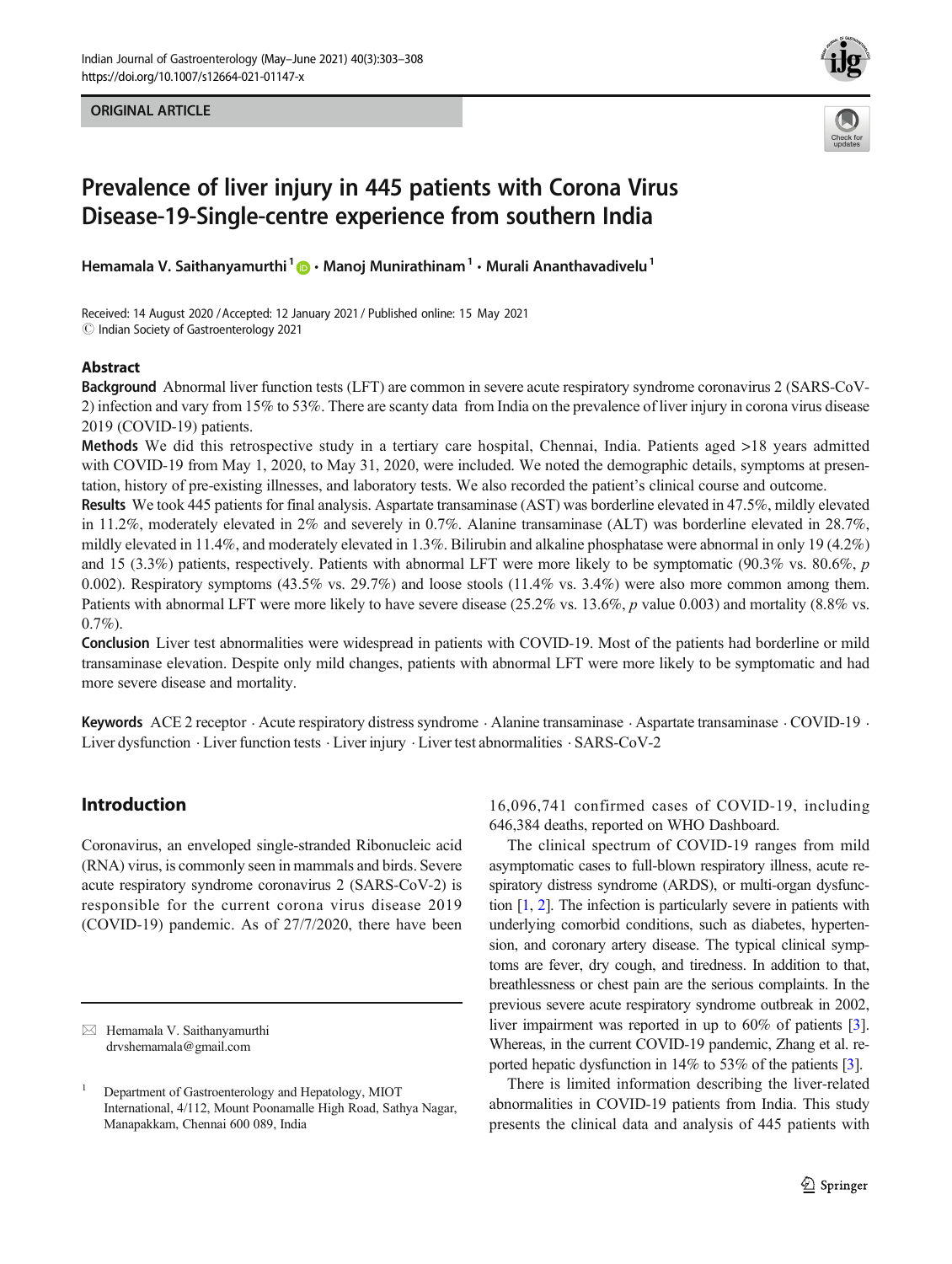# **Bullet points of the study highlights**

# *What is already known?*

- The current Coronavirus pandemic has predominantly respiratory symptoms.  $\bullet$
- Liver tests are abnormal in 15% to 53% of the patients suffering from corona virus  $\bullet$ disease 2019 (COVID-19).
- Most of the patients have mild elevations in liver tests.  $\bullet$

## *What is new in this study?*

- It is the one of the initial study looking into the prevalence of liver abnormalities in Indian  $\bullet$ patients affected with COVID-19.
- More than half of the patients have transaminases above the normal limits
- Only a small number of patients have moderate to severe transaminase elevation based on  $\bullet$ the criteria defined by the American College of Gastroenterology.
- Patients with abnormal liver function tests are more likely to have severe disease and  $\bullet$ mortality.

# *What are the future clinical and research implications of the study findings?*

More research will be required to study whether the liver injury is due to the direct  $\bullet$ cytopathic effect of the virus or is due to the damage from systemic inflammation and cytokine storm.

COVID-19. They were admitted at a tertiary hospital in Chennai (India), in May 2020.

# **Methods**

Patients admitted and treated for COVID-19 in MIOT International Hospital, Chennai, between 1st and 31st May, 2020 were included in the study. Reverse transcriptase polymerase chain reaction (RT- PCR) for SARS-CoV-2 RNA from a nasopharyngeal and oropharyngeal swab confirmed COVID-19. The institutional ethical committee approved the study and exempted the patients' informed consent because of its retrospective nature.

### Data collection

We collected the medical records of the patients from the hospital's information system. The information collected included demographic details, main symptoms at presentation, and any history of pre-existing illnesses like diabetes, hypertension, coronary artery disease, chronic obstructive pulmonary disease, chronic kidney disease and chronic liver disease. We also recorded the patients' clinical course, laboratory investigations, and outcome.

### **Definitions**

Cut-off values for normal and abnormal LFT varies between various published studies. In this study, we have taken the cutoff values recommended by the American College of Gastroenterology (ACG) on the abnormal evaluation of liver tests [4]. As per the ACG guidelines, the upper limit of normal (ULN) for transaminases is considered 33 IU/L for males and 25 IU/L for females. Their guidelines define

- borderline elevation as less than two times ULN
- mild elevation as two to five times the ULN
- moderate elevation as five to ten times the ULN
- and severe elevation as levels more than ten times the ULN

Additionally, any serum bilirubin and alkaline phosphatase values above the ULN was considered to be abnormal. Patients with abnormal LFT were considered to be Group 1, and those with normal LFT were considered to Group 2.

Based on the 2019 American Thoracic Society guidelines on community-acquired pneumonia [5, 15], patients with mild symptoms (i.e. fever, cough, expectoration, and other upper respiratory tract symptoms) were classified as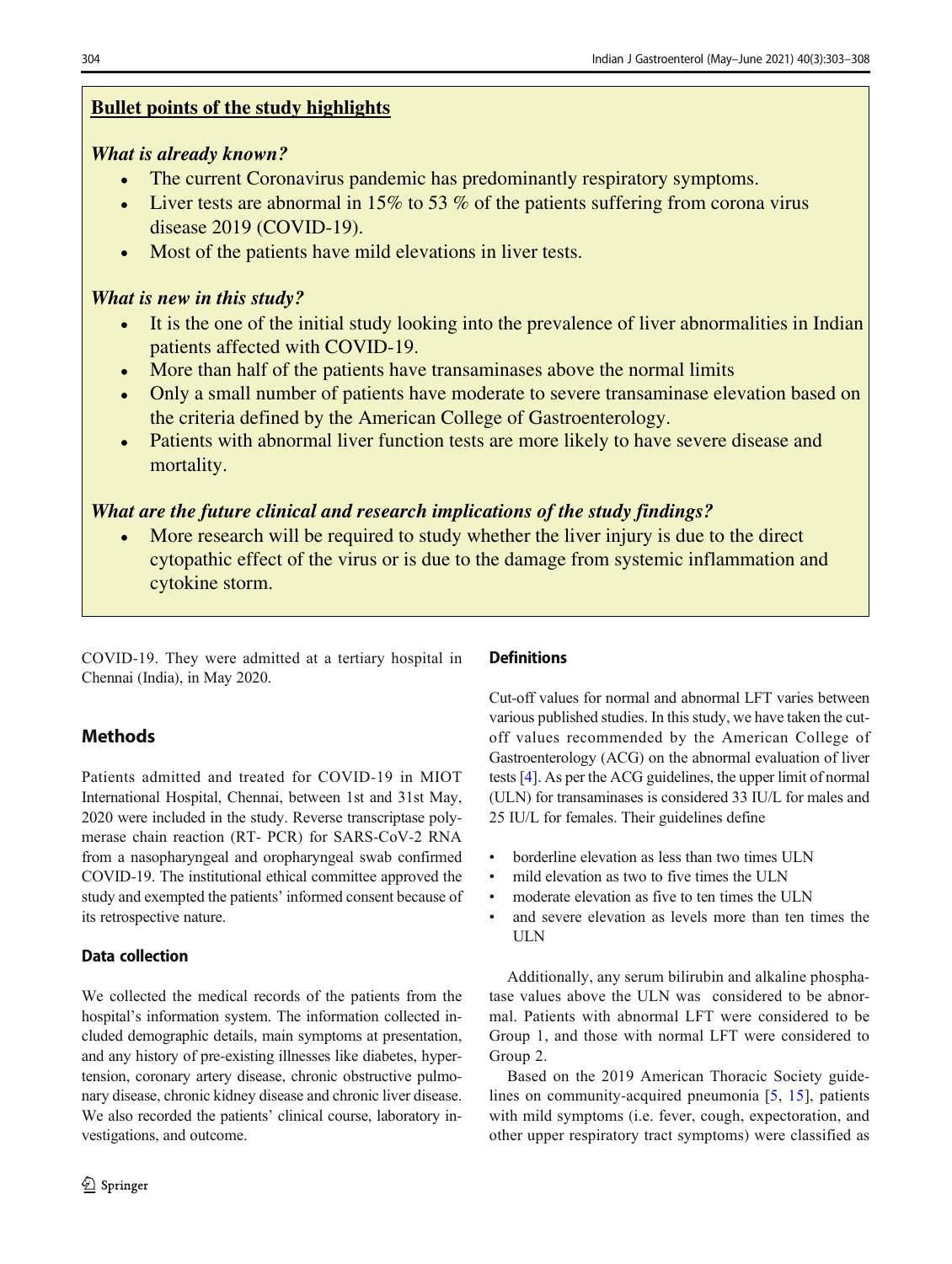non-severe types. Patients with imaging feature suggestive of pneumonia and any of the following were classified as severe.

- i) Significantly increased respiration rate (RR): RR > 30 times/min;
- ii) Hypoxia: oxygen saturation (resting state)  $\langle = 93\% \rangle$ ;
- iii) Blood gas analysis: partial pressure of oxygen/fraction of inspired oxygen (PaO2) /FiO2)  $\lt$  = 300 mmHg or
- iv) the occurrence of respiratory or another organ failure that required intensive care unit (ICU) monitoring and treatment, or shock.

All symptoms, comorbid disease, laboratory parameters, clinical severity, and outcome were compared between group 1 and 2.

#### Laboratory investigations

All suspected patients underwent nasopharyngeal and oropharyngeal swabs for SARS-CoV-2 RNA. Baseline laboratory tests, including complete blood count, renal function tests, liver function tests, prothrombin time, international normalized ratio (INR), blood sugar, thyroid stimulating hormone (TSH), glycosylated hemoglobin (HbA1c), chest X-ray, and electrocardiogram (ECG) were done for all the patients. All the patients underwent hepatitis B and C markers to rule out any concurrent viral infection. Subsequent repeat tests and markers of severity like C-reactive protein (CRP), procalcitonin, interleukin 6, D – dimer were done based on the patient's clinical course. The tests were usually not repeated in uncomplicated and mild cases except for blood sugars and electrolytes.

#### Management strategy

The Intensivists managed the patients as per the guidelines available in May 2020 from the International societies and the Government of Tamil Nadu. Non-severe patients were managed in the ward, and severe patients were treated in the ICU or step-down units. For the purpose of this study, we used the LFT done at admission. Repeat LFTs were done at treating physician's discretion. Generally, it would be repeated for moderate to severe elevation in LFTs. However, repeat tests, if done were not part of the analysis in this study. No specific treatment was given for elevated liver enzymes.

Tocilizumab was sparsely available during the later part of the study period and was administered to a small number of patients as per the intensivist's advice. Remdesvir was not available during the study period.

#### Statistical analysis

For our study, we entered the data in Epi Data 3.1 and analyzed using the Statistical Package for the Social Sciences (SPSS) 20.0 software (IBM Corp., Armonk, NY, USA). Our calculations included descriptive statistics like percentages and mean. In addition to that, we did the comparative analysis using the Chi-squared test for categorical variables and Student  $t$ -test for continuous variables. A  $p$ value of less than 0.05 was taken as statistically significant.

### **Results**

During the study period of one month from 1st to 31st May, 2020, a total of 515 patients were admitted with positive RT-PCR for SARS-CoV-2 RNA. Of them, we excluded 27 patients who were below 18 years of age and 21 others who left the hospital against medical advice. Moreover, we also excluded patients with incomplete data. As a result, 445 patients were included in the final analysis. Among the 445 patients, two thirds  $(n = 292)$  of the patients were male. The mean age of presentation was 49.5 years and our oldest patient was 94 years (Table 1).

Clinical features, severity, and the outcome are given in Table 2. Fever was the most common presenting symptom, followed by cough, sore throat, and breathlessness. About one-tenth of the patients had abdominal symptoms of pain and loose stools as the initial presentation. 22% (i.e. 96 patients) had severe disease.

In our analysis of serum aspartate transaminase (AST) and alanine transaminase (ALT), we found that the values were abnormal in 63.9% ( $n = 283$ ) and 42.4% ( $n = 189$ ) of the patients, respectively. AST was borderline elevated in 47.5%, mildly elevated in 11.2%, moderately elevated in 2%, and severely in 0.7%.

ALT was borderline elevated in 28.7%, mildly elevated in 11.4%, and moderately elevated in 1.3%.

Serum bilirubin and alkaline phosphatase were above the upper limit of normal in only 19 and 15 patients, respectively. Table 1 shows the baseline laboratory findings. The number of patients with various degrees of transaminase elevation, the severity of COVID-19, and mortality are given in Table 3. (During the study period there was no patients with preexisting liver disease based on history and hepatitis B and C were negative in all the study subjects).

Asymptomatic patients were more likely to have normal LFTs. On the other hand, respiratory symptoms and loose stools were more common in patients with abnormal LFT. The patients with abnormal LFT were more likely to have severe disease (25.2% vs. 13.6%).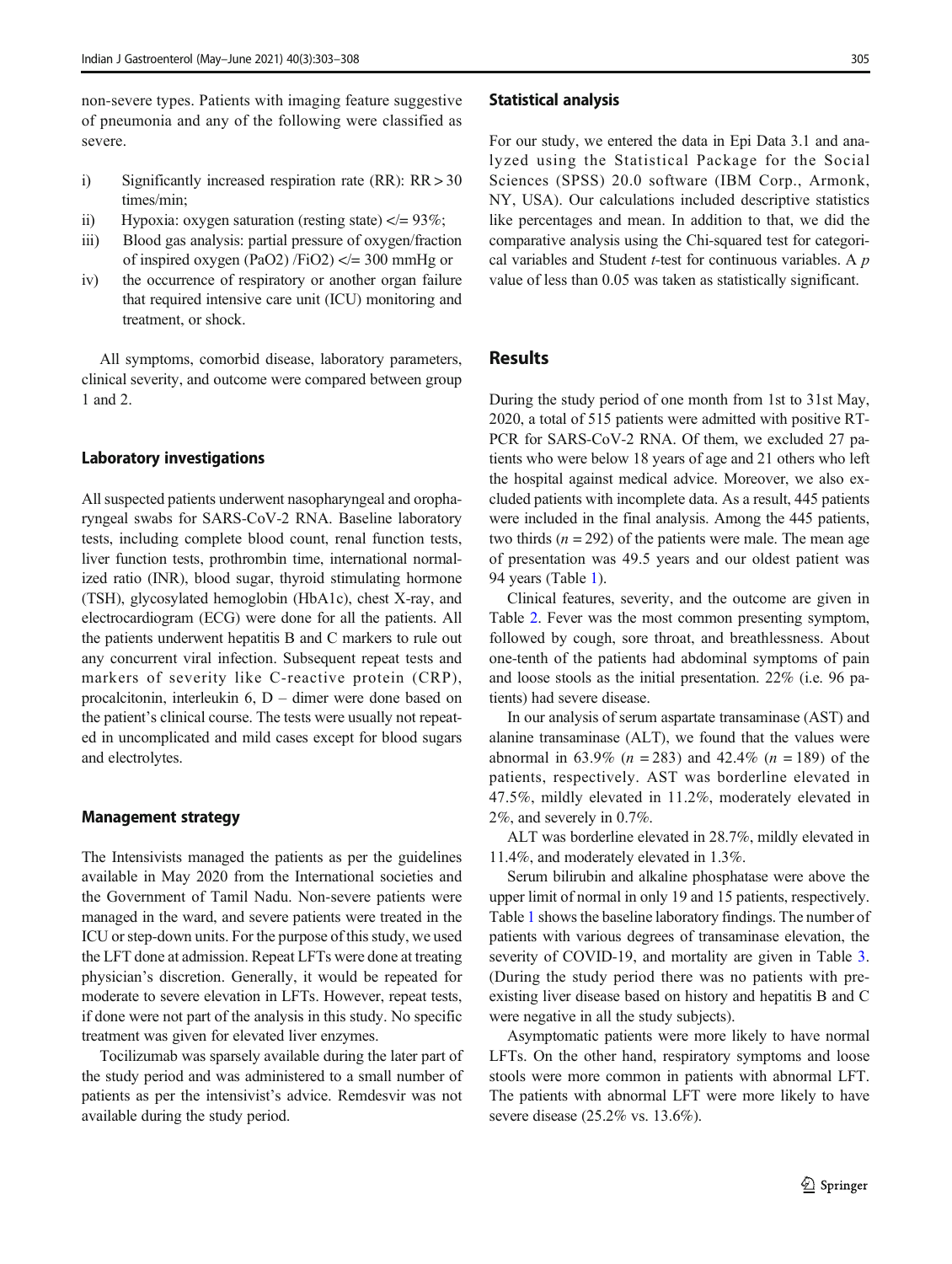|                      | All (Mean $\pm$ 2 SD) $n = 445$ | Group 1 (Mean $\pm$ 2 SD) $n = 298$ | Group 2 (Mean $\pm$ 2 SD) $n = 147$ | P value |
|----------------------|---------------------------------|-------------------------------------|-------------------------------------|---------|
| Age (Years)          | $49.6 \pm 2.2$                  | $51.5 \pm 1.8$                      | $45.5 \pm 2.n$                      | 0.01    |
| Investigations       |                                 |                                     |                                     |         |
| WBC count-per $mm^3$ | $7428 \pm 517$                  | $8074 \pm y 824$                    | $6126 \pm 418$                      | 0.001   |
| $Hb$ ( $Gm/dL$ )     | $12.2 \pm 1.4$                  | $11.8 \pm 1.0$                      | $12.6 \pm 1.8$                      | 0.204   |
| Platlet $(10^9/dL)$  | $1.96 \pm 0.23$                 | $1.96 \pm 0.18$                     | $1.94 \pm 0.28$                     | 0.891   |
| <b>INR</b>           | $1.0 \pm 1.4$                   | $1.03 \pm 0.1$                      | $1.00 \pm 2.6$                      | 0.139   |
| Creatinine- $mg/dL$  | $0.7 \pm 0.35$                  | $0.8 \pm 0.3$                       | $0.8 \pm 0.4$                       | 0.101   |
| $RBS$ mg/dL          | $145 \pm 10$                    | $151 \pm 9.8$                       | $134 \pm 11.2$                      | 0.02    |
|                      |                                 |                                     |                                     |         |

Table 1 Demographic features and investigations of the 445 patients with Corona Virus Disease-19

SD Standard deviation, WBC white blood cell, Hb hemoglobin, INR international normalized ratio, RBS random blood sugar. Group 1 (abnormal LFT),Group 2 (normal LFT)

Overall, mortality in our study was 6% (27 patients). Mortality was higher in group 1 compared to group 2 (8.8% vs. 0.7%). Even among patients with abnormal LFT, mortality was 5% in those with a borderline elevation of enzymes compared to 33% among those with a moderate and severe elevation of transaminases (Table 3).

### **Discussion**

SARS-CoV-2 primarily causes respiratory illness manifesting as mild upper respiratory symptoms to severe pneumonia, acute respiratory distress syndrome, and death. However, extrapulmonary manifestations involving almost all organ

Table 2 Clinical features, severity and outcome of 445 patients with Corona Virus Disease-19

|                       | All patients<br>$n = 445\frac{6}{6}$ | Group 1<br>$n = 298$ | Group $2 \ (\%)$<br>$n = 147$ | $P$ value |
|-----------------------|--------------------------------------|----------------------|-------------------------------|-----------|
| Males                 | 293 (66)                             | 197 (66%)            | 96 (65)                       | 0.47      |
| Symptoms              |                                      |                      |                               |           |
| Asymptomatic          | 59 (13.5)                            | 29(9.7)              | 30(20.4)                      | 0.002     |
| Fever                 | 327 (73.3)                           | 239(73)              | 88 (60)                       | 0.001     |
| Sore throat           | 55 (12.3)                            | 31 $(10.4\%)$        | 24(16.3)                      | 0.05      |
| Cough                 | 158 (35.4)                           | 120 (43.5%)          | 38 (29.7)                     | 0.005     |
| <b>Breathlessness</b> | 80 (17.9)                            | 67(22.5%)            | 13(8.8)                       | 0.001     |
| Myalgia               | 42 (9.4)                             | 24 $(8.1\%)$         | 18 (12.2)                     | 0.10      |
| Loose stools          | 39(8.7)                              | 34 (11.4%)           | 5(3.4)                        | 0.003     |
| Abdominal pain        | 12(2.7)                              | 11 $(3.7\%)$         | 1(0.7)                        | 0.614     |
| Headache              | 30(6.7)                              | 18 $(6%)$            | 12(8.2)                       | 0.55      |
| Pre-existing disease  |                                      |                      |                               |           |
| Diabetes- $n$ (%)     | 166(37)                              | 122 (40.9%)          | 43 (29.3)                     | 0.01      |
| HT                    | 131 (29)                             | 93 (31.2%)           | 37(25.2)                      | 0.11      |
| CAD                   | 30(6.5)                              | $21(7.1\%)$          | 9(6.1)                        | 0.44      |
| COPD/BA               | 9(2)                                 | 7(2.3%)              | 2(1.4)                        | 0.38      |
| Disease severity      |                                      |                      |                               |           |
| Not severe            | 350 (78.7)                           | 223 (74.8%)          | 127(86.4)                     |           |
| Severe                | 95(22.3)                             | 75 (25.2%)           | 20(13.6)                      | 0.003     |
| Outcome               |                                      |                      |                               |           |
| Survived              | 418 (94)                             | 272 (91.2%)          | 146 (99.3)                    |           |
| Death                 | 27(6)                                | 26 (8.8%)            | 1(0.7)                        | 0.001     |
|                       |                                      |                      |                               |           |

HT hypertension, CAD coronary artery disease, COPD chronic obstructive pulmonary disease, BA bronchial asthma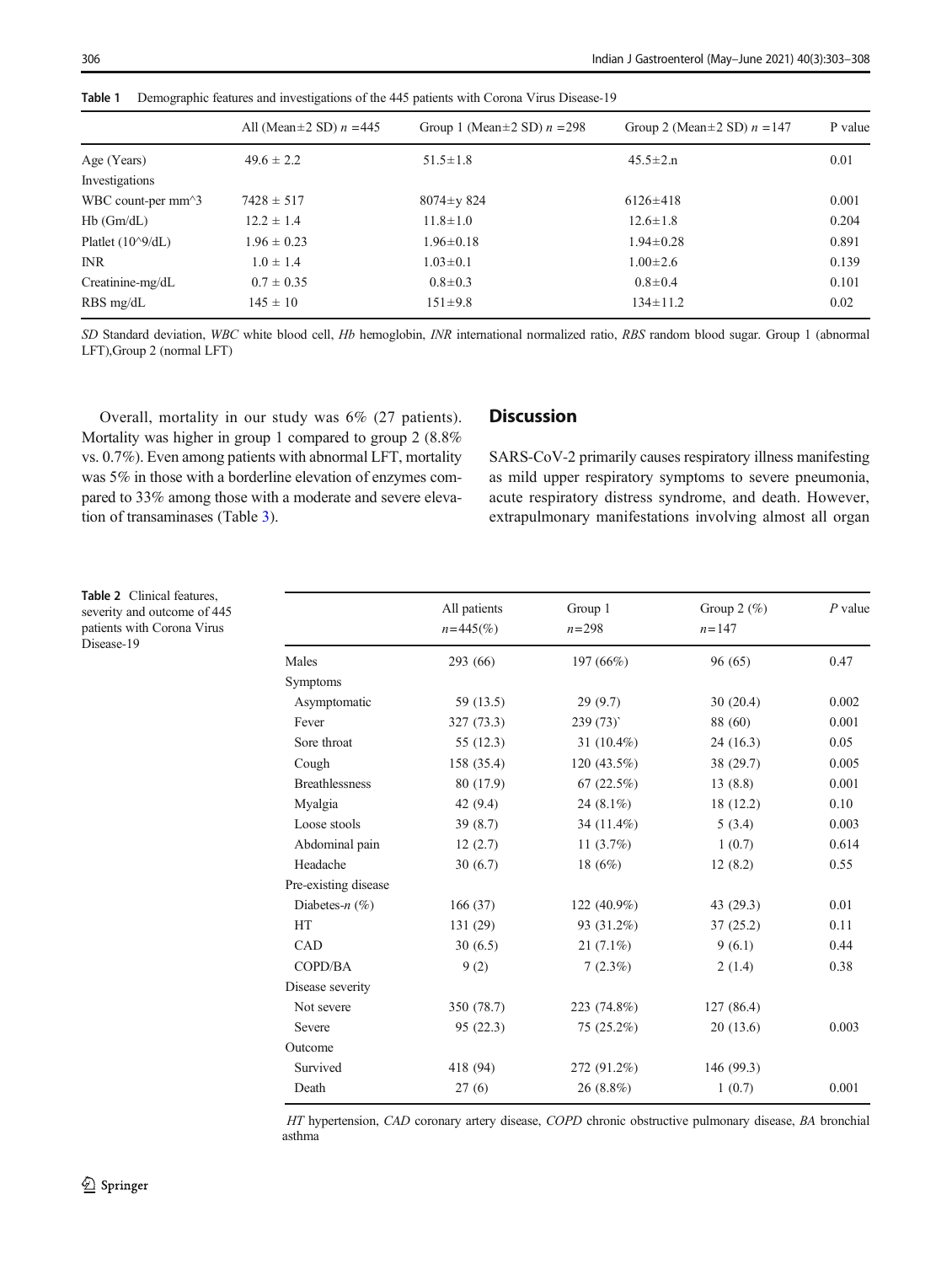Table 3 Severity of transaminase elevation among patients with Corona Virus Disease-19 (COVID-19) included in this study

| Severity of transaminase<br>elevation | Number of<br>patients $(\%)$ | Severe COVID-19 -<br>$n(\%)$ | Number of<br>deaths $(\% )$ |
|---------------------------------------|------------------------------|------------------------------|-----------------------------|
| Normal                                | 147(33)                      | 21 (14.8)                    | 2(1)                        |
| $1-2$ ULN                             | 220 (49.4)                   | 47(21.6)                     | 12(5)                       |
| $2-5$ ULN                             | 66 (14.8)                    | 23(34)                       | 9(13)                       |
| $5-10$ ULN                            | 9(2)                         | 3(33)                        | 3(33)                       |
| $>10$ ULN                             | 3(0.6)                       | 1(33)                        | 1(33)                       |
| Total                                 | 445                          | 95                           | 27                          |

ULN upper limit of normal

systems have also been described [6]. COVID-19 has been detected in non-respiratory specimens, including stool, blood, ocular secretions, and semen. Viral RNA could be detected in stool samples even after the clearance of viral RNA from respiratory secretions.

Coronavirus spike protein facilitates the entry of the virus into the cell by engaging the angiotensin converting enzyme 2 (ACE2) receptor. SARS-CoV-2 can cause liver injury by binding to the ACE 2 receptors expressed on biliary ducts. Other postulated liver injury mechanisms include inflammatory damage from cytokine storm and hypoxia-associated damage [6]. In addition, various drugs used in managing these patients like Remdesvir, Tocilizumab, Lopinavir, etc. can cause drug-induced liver injury. Histopathological changes noted during autopsy included kupffer cell proliferation, chronic hepatic congestion, hepatic steatosis, portal fibrosis, lymphocytic infiltrates, and ductular proliferation [6, 7].

The prevalence of liver abnormalities in COVID-19 varies in different published studies. Cut-off for abnormal values differed in most studies  $[14]$ . In the study published by Guan et al., out of 1099 patients from 552 hospitals in 30 provinces, AST, ALT and bilirubin were elevated in 22%, 21%, and 10.5% of patients, respectively [1]. In a large retrospective cohort study from United States involving more than three thousand patients, transaminases were noted to be above the ULN in 70% of the patients. However, it was more than five times the ULN in only 6.4% [8]. In another study published from China, out of 417 patients, 76.3% had abnormal liver tests [5]. COVID-19 is also known to present as severe acute hepatitis with transaminases in thousands [11]. In patients with pre-existing liver disease, SARS-CoV-2 infection can have a poor outcome with up to 43% mortality [12, 13].

In our study, transaminase elevation was very common. However, most of them have only borderline to mild elevation as per by the ACG's criteria on evaluation of abnormal liver tests [4]. Transaminases were more than five times the ULN in only 2.6%. In our study only 3 patients had transaminase

values more than ten times the ULN. Of them, one patient was also positive for dengue fever. So a clinical possibility of dengue hepatopathy was also considered in that patient.

In spite of mild elevation of transaminases, patients with liver injury had more severe disease [1, 2]. In our study, about one third of the patients had severe disease if it was more than two times the ULN.

Similar to the observations made in other studies [9], AST was more commonly elevated than ALT in our patients. AST is found in multiple tissues apart from liver and hence it can be more elevated in those with severe systemic illness. Elevation of AST > ALT and presence of severe disease with transaminase elevation suggest a possibility that in SARS-CoV-2 infection, more than the direct cytotoxic effects, liver injury from systemic cytokine storm can also play a major role causing transaminase elevation.

Serum bilirubin and alkaline phosphatase were above the ULN in a very small number of patients. This was surprising, given that bile ductular cell is considered to be the primary site of attachment of SARS-CoV-2. This was noted in other studies too [9].

We also noticed that diabetes was more common in patients with abnormal LFT. Some of these patients can have underlying non-alcoholic steatohepatitis (NASH). Due to logistic restrictions during the pandemic, ultrasound abdomen was not done in our patients to rule out fatty liver. Patients with diabetes are known to have more severe disease and mortality [10].

Our study's main strength is the large number of patients. Main limitations of our study are non availability of ultrasound and not having taken the history of alcohol consumption.

In conclusion, abnormal liver tests are common in patients with COVID-19. Most of the patients had borderline or mild transaminase elevation with normal bilirubin and alkaline phosphatase. Despite mild transaminase elevation, it is associated with more severe disease and mortality. An in depth prospective study to validate these findings and correlation with markers of disease severity are needed.